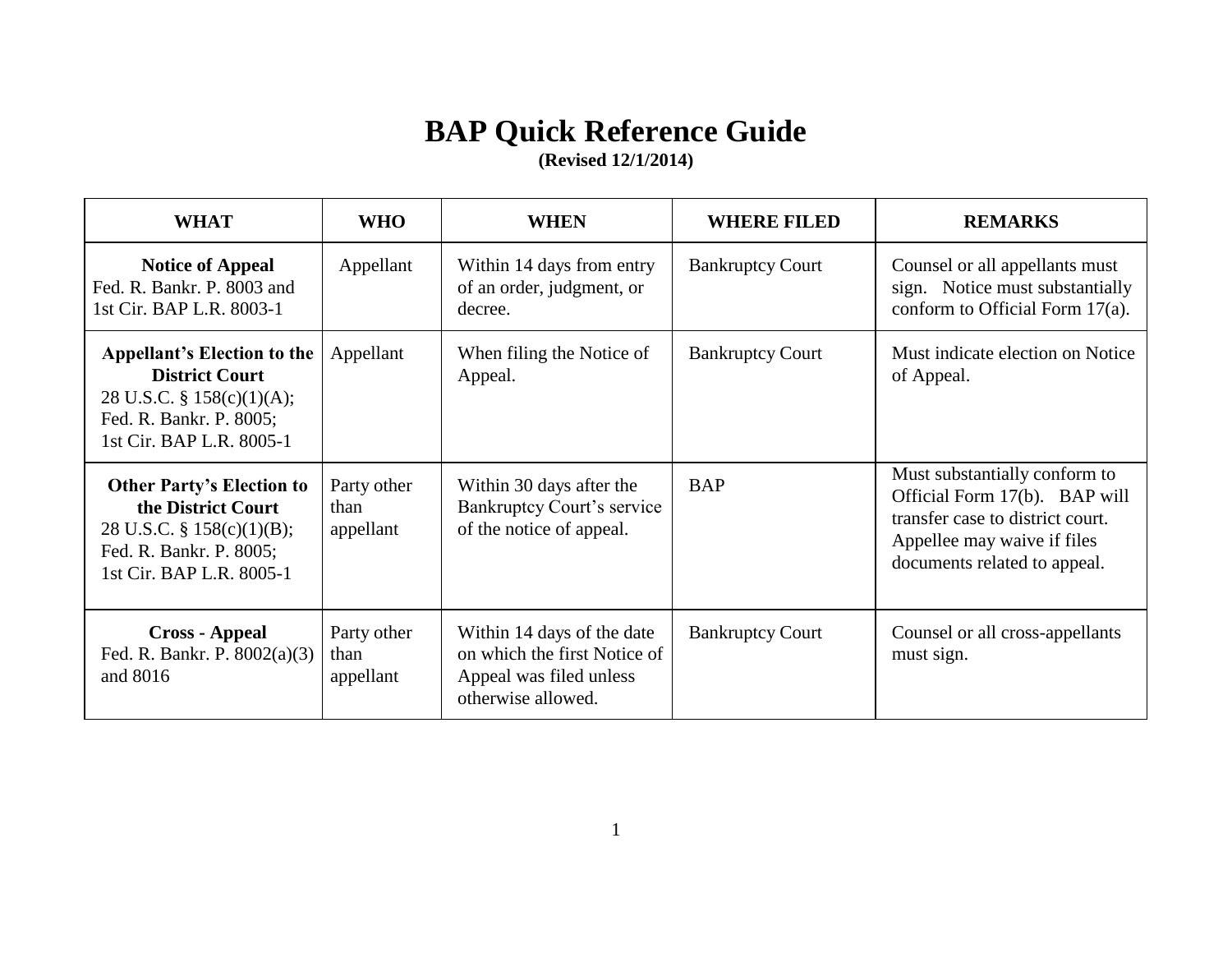| <b>Motion for Leave to</b><br><b>Appeal Interlocutory</b><br><b>Order</b><br>Fed. R. Bankr. P. 8004;                                                         | Appellant                                                     | With the Notice of Appeal.                                                                                                                                                                                                                                        | <b>Bankruptcy Court</b> | Appellant must serve on all<br>parties. |
|--------------------------------------------------------------------------------------------------------------------------------------------------------------|---------------------------------------------------------------|-------------------------------------------------------------------------------------------------------------------------------------------------------------------------------------------------------------------------------------------------------------------|-------------------------|-----------------------------------------|
| <b>Designation of the Record</b><br>Fed. R. Bankr. P. 8009,<br>8010;<br>1st Cir. BAP L.R.<br>$8009-1(a)$ , 8010-1                                            | Appellant                                                     | Within 14 days after the<br>later of: $(1)$ the date of filing<br>the notice of appeal; $(2)$ the<br>date of entry of an order<br>granting leave to appeal; or<br>(3) the date of entry of the<br>order disposing of the last<br>timely Rule $8002(b)$<br>motion. | <b>Bankruptcy Court</b> | Appellant must serve on all<br>parties. |
| <b>Designation of Additional</b><br>Items to be Included in the<br><b>Record; Statement of Issues</b><br>Fed. R. Bankr. P. 8009;<br>1st Cir. BAP L.R. 8009-1 | Cross-<br>Appellant<br>(mandatory);<br>Appellee<br>(optional) | Within 14 days after<br>service of the appellant's<br>Designation of Record and<br>Statement of Issues.                                                                                                                                                           | <b>Bankruptcy Court</b> | Must be served on all parties.          |

| <b>Ordering Transcript</b><br>Fed. R. Bankr. P. 8009,<br>8010; | Appellant or<br>appellee, if<br>transcript is<br>necessary. | Within 14 days after Notice<br>of Appeal or order granting<br>leave. | <b>Bankruptcy Court</b> | Rules now allow for Statement<br>to be filed regarding proceedings<br>and/or designation or appendix<br>under certain circumstances. |
|----------------------------------------------------------------|-------------------------------------------------------------|----------------------------------------------------------------------|-------------------------|--------------------------------------------------------------------------------------------------------------------------------------|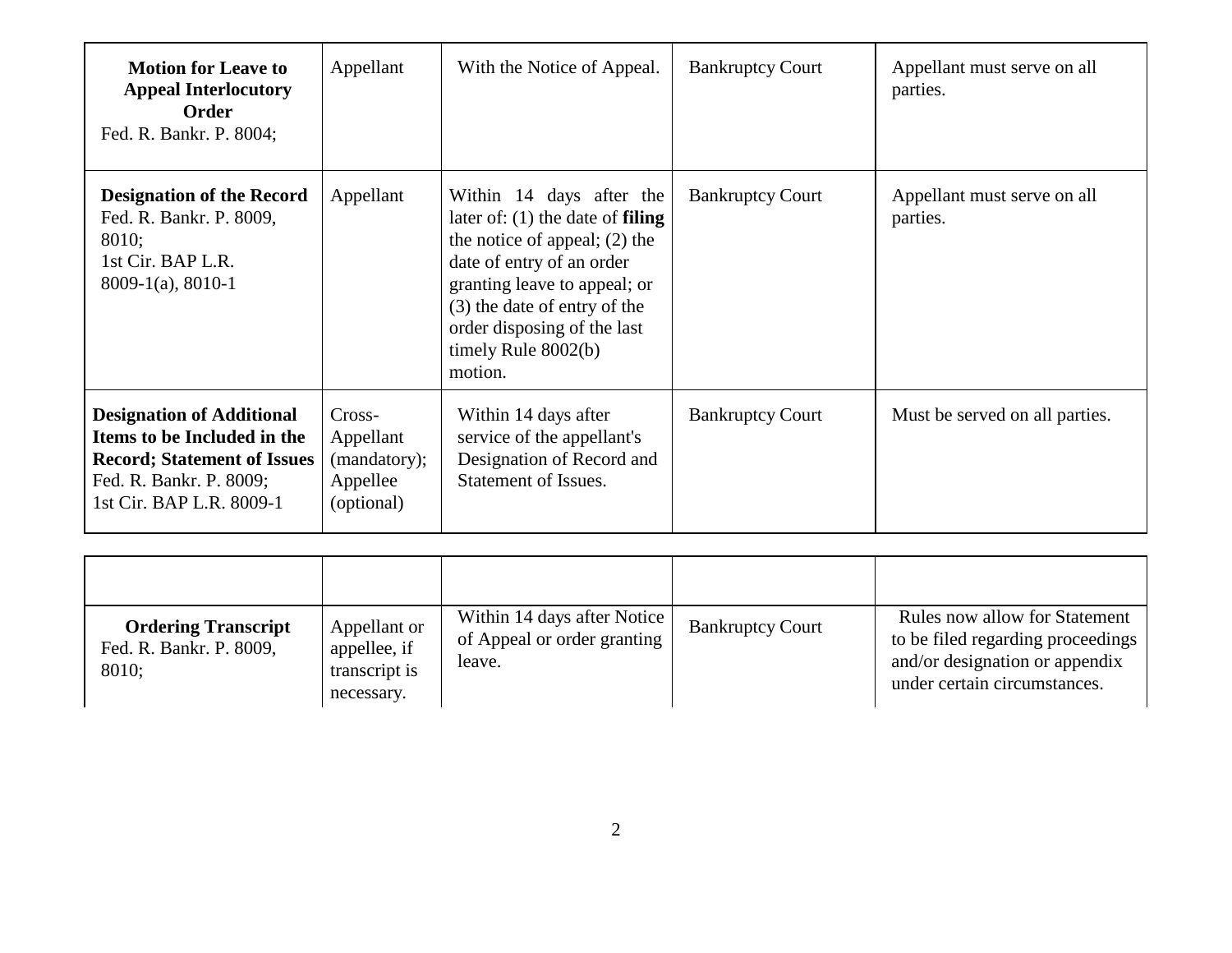| <b>Brief - Opening</b><br>Fed. R. Bankr. P. 8014, 8015,<br>8016, 8017, 8018;<br>1st Cir. BAP L.R. 8014-1,<br>8015-1,8018-1 | Appellant                                          | Within 14 days of<br>receiving a Briefing Order<br>from the BAP Clerk's<br>Office; the Briefing Order<br>issues once the Designation<br>of Record and Statement of<br>Issues are docketed at the<br>BAP. | <b>BAP</b> | If not filed electronically, the BAP<br>considers the briefs and appendices<br>filed on the date mailed.                                            |
|----------------------------------------------------------------------------------------------------------------------------|----------------------------------------------------|----------------------------------------------------------------------------------------------------------------------------------------------------------------------------------------------------------|------------|-----------------------------------------------------------------------------------------------------------------------------------------------------|
| <b>Appendix</b><br>Fed. R. Bankr. P. 8015                                                                                  | Appellant<br>(required);<br>Appellee<br>(optional) | The Appendix must be<br>filed with the brief.                                                                                                                                                            | <b>BAP</b> | The appendix is a document<br>separate from the brief. The<br>appellant and/or appellee shall<br>include only necessary portions of<br>transcripts. |
| <b>Brief - Response</b><br>Fed. R. Bankr. P. 8014, 8015,<br>8018; 1st Cir. BAP L.R.<br>8014-1, 8018-1                      | Appellee                                           | Within 30 days after<br>service of appellant's brief.                                                                                                                                                    | <b>BAP</b> | If not filed electronically, briefs and<br>appendices are considered filed on<br>the date mailed.                                                   |
| <b>Brief - Reply</b><br>Fed. R. Bankr. P. 8014, 8015,<br>8018; 1st Cir. BAP L.R.<br>8014-1, 8018-1                         | Appellant<br>(optional)                            | Within 14 days after<br>service of appellee's brief.                                                                                                                                                     | <b>BAP</b> |                                                                                                                                                     |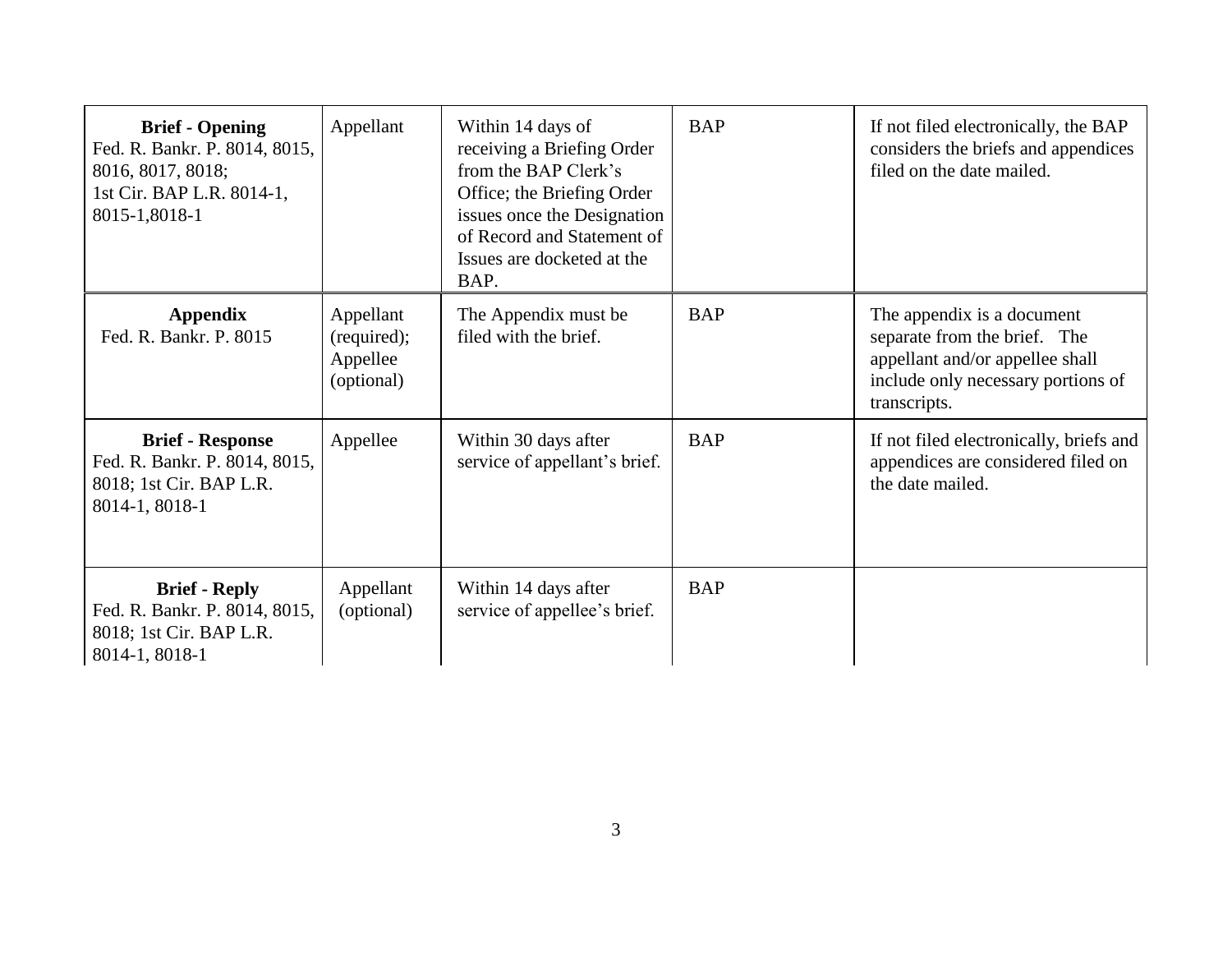| <b>Translations Required</b><br>$1st$ Cir. BAP L.R. 8011-1                                         | All parties                                       | Whenever a party cites to a<br>statute, rule, regulation,<br>document, or an opinion of<br>the Supreme Court of<br>Puerto Rico or other court<br>in Puerto Rico<br>and the cited authority is<br>not available in the bound<br>English volumes. | <b>BAP</b> | An official, certified, or<br>stipulated translation must be<br>filed. The BAP will disregard<br>documents not in the English<br>language unless translations are<br>furnished.                                    |
|----------------------------------------------------------------------------------------------------|---------------------------------------------------|-------------------------------------------------------------------------------------------------------------------------------------------------------------------------------------------------------------------------------------------------|------------|--------------------------------------------------------------------------------------------------------------------------------------------------------------------------------------------------------------------|
| <b>Motion Practice</b><br>Fed. R. Bankr. P. 8013; 1st<br>Cir. BAP R. 8013-1, 8011-1                | Movant                                            | Varies.                                                                                                                                                                                                                                         | <b>BAP</b> | Movant must file written motion<br>and signed certificate of service.                                                                                                                                              |
| <b>Response to Motion</b><br>Fed. R. Bankr. P. 8013;<br>$1st$ Cir. BAP L.R. 8013-1                 | Non-Moving<br>Party                               | Within 14 days after<br>service of motion.                                                                                                                                                                                                      | <b>BAP</b> | Party must serve response on all<br>parties.                                                                                                                                                                       |
| <b>Motion for Extension</b><br><b>Of Time</b><br>Fed. R. Bankr. P. 8013<br>1st Cir. BAP R. 8013-1, | Party filing<br>the brief or<br>other<br>pleading | As needed.                                                                                                                                                                                                                                      | <b>BAP</b> | Movant must serve all parties.<br>Motion must provide justification<br>for the extension.                                                                                                                          |
| <b>Emergency Motions</b><br>Fed. R. Bankr. P. 8013(d);<br>1st Cir. BAP L.R. 8013-1                 | Any party                                         | Varies.                                                                                                                                                                                                                                         | <b>BAP</b> | Movant must plainly title motion as<br>one for emergency or expedited<br>relief and must fully disclose the<br>circumstances warranting<br>emergency consideration. Counsel<br>must provided a verified statement. |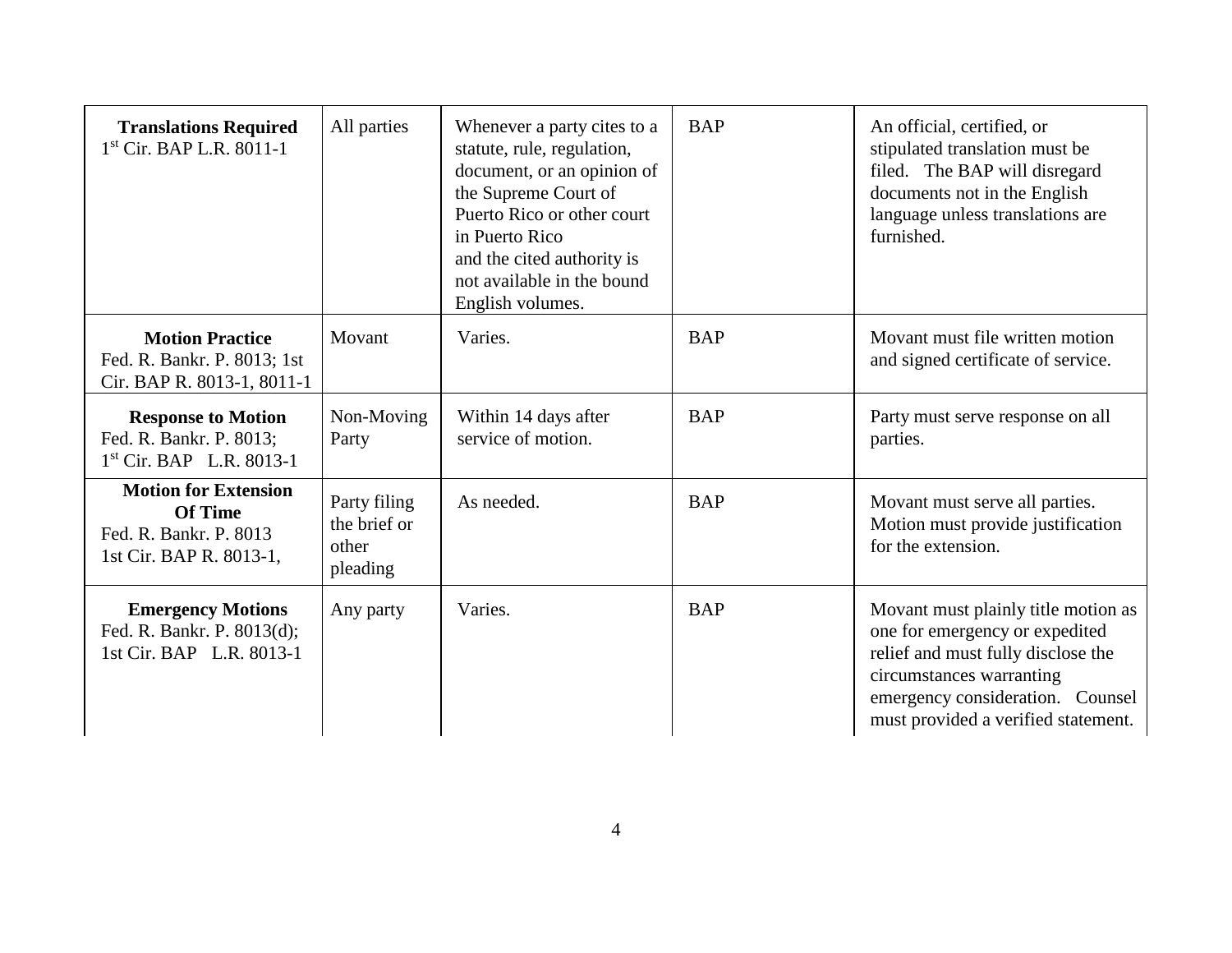| <b>Summary Disposition</b><br>Fed. R. Bankr. P. 8001;<br>1st Cir. BAP R. $8011-1(f)$                                                          | Any party or<br>sua sponte<br>by the BAP | Varies.                                                                                                       | <b>BAP</b>                                                                                                                                             | Warranted if the Panel lacks<br>jurisdiction, if no substantial<br>question is presented, or in cases<br>of obvious error.                                                                                                                                                                                                                                                          |
|-----------------------------------------------------------------------------------------------------------------------------------------------|------------------------------------------|---------------------------------------------------------------------------------------------------------------|--------------------------------------------------------------------------------------------------------------------------------------------------------|-------------------------------------------------------------------------------------------------------------------------------------------------------------------------------------------------------------------------------------------------------------------------------------------------------------------------------------------------------------------------------------|
| <b>Stay Pending Appeal</b><br>Fed. R. Bankr. P. 8007<br>1st Cir. BAP L.R. 8007-1                                                              | Movant                                   | Pursuant to 1st Cir. BAP<br>L.R. $8011(c)$ , "relief may<br>be denied if [motion] not<br>presented promptly." | With the Bankruptcy<br>Court: in the first<br>instance. With the<br><b>BAP:</b> if Bankruptcy<br>Court denies motion<br>or otherwise does<br>not rule. | If first motion filed at BAP, movant<br>must explain why did not file at<br>bankruptcy court.                                                                                                                                                                                                                                                                                       |
| <b>Statement Regarding</b><br><b>Submission on the Briefs,</b><br>or for Oral Argument<br>Fed. R. Bankr. P. 8019;<br>1st Cir. BAP L.R. 8019-1 | Any party                                | Once principal briefs are<br>filed.                                                                           | <b>BAP</b>                                                                                                                                             | Any party may include a<br>statement in its brief setting forth<br>the reasons why oral argument<br>should or should not be heard and<br>where the party would prefer it to<br>be heard.<br>Motions for the same purpose<br>may be filed at any time.<br>The Panel may dispense with oral<br>argument and consider the appeal<br>on the briefs if it deems argument<br>unnecessary. |